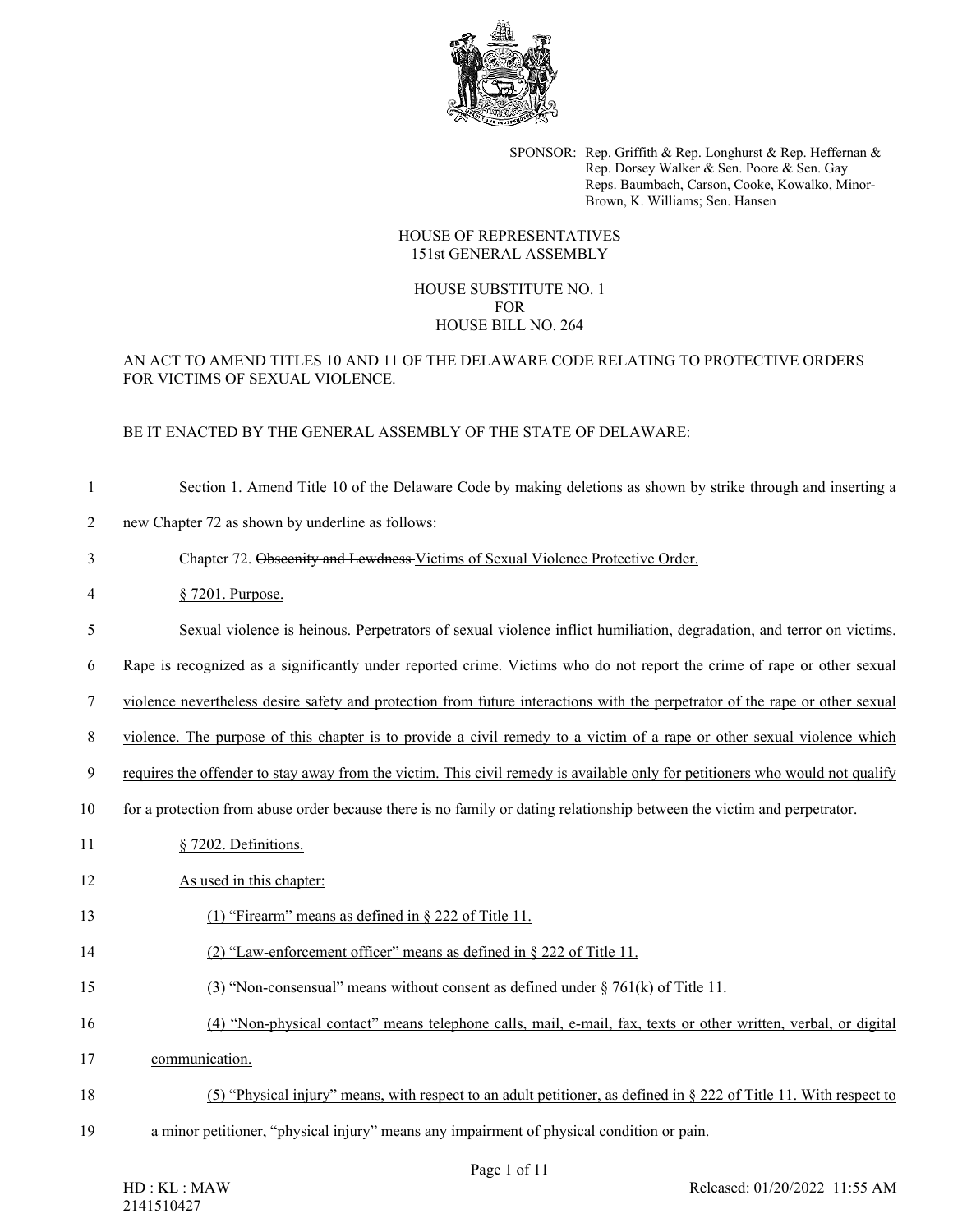| 20 | (6) "Petitioner" means the person named in a petition seeking a sexual violence protective order, or any                   |
|----|----------------------------------------------------------------------------------------------------------------------------|
| 21 | named victim of non-consensual sexual conduct or non-consensual sexual penetration on whose behalf the petition is         |
| 22 | brought, and who is not a member of a protected class under $\S 1041(2)(a)$ or (b) of this title.                          |
| 23 | (7) "Respondent" means the person alleged to have engaged in the conduct giving rise to the petitioner's                   |
| 24 | desire to seek a sexual violence protective order.                                                                         |
| 25 | (8) "Sexual violence protective order" means an ex parte temporary order or final order granted under this                 |
| 26 | chapter which includes a remedy specified by $\S$ 7204 or $\S$ 7205 of this chapter.                                       |
| 27 | (9) "Sexual conduct" means any of the following:                                                                           |
| 28 | a. Any intentional or knowing touching or fondling of the genitals, anus, or breasts, directly or indirectly,              |
| 29 | including through clothing.                                                                                                |
| 30 | b. Any intentional or knowing display of the genitals, anus, or breasts for the purpose of arousal or sexual               |
| 31 | gratification of the respondent.                                                                                           |
| 32 | c. Any intentional or knowing touching or fondling of the genitals, anus, or breasts, directly or indirectly,              |
| 33 | including through clothing, that the petitioner is forced to perform by the respondent or another person.                  |
| 34 | d. Any forced display of the petitioner's genitals, anus, or breasts for the purposes of arousal or sexual                 |
| 35 | gratification of the respondent or others.                                                                                 |
| 36 | e. Any intentional or knowing touching of the clothed or unclothed body of a child under the age of 12, or                 |
| 37 | of age 16 if the respondent is more than 4 years older than the child, if done for the purpose of sexual gratification     |
| 38 | or arousal of the respondent or others.                                                                                    |
| 39 | f. Any coerced or forced touching or fondling by a child under the age of 12, or of age 16 if the                          |
| 40 | respondent is more than 4 years older than the child, directly or indirectly, including through the clothing, of the       |
| 41 | genitals, anus, or breast of the respondent or others.                                                                     |
| 42 | (7) "Sexual penetration" means any contact, however slight, between the sex organ or anus of one person by                 |
| 43 | an object, the sex organ, mouth, or anus of another person, or any intrusion, however slight, of any part of the body of   |
| 44 | one person, or of any animal, or object into the sex organ or anus of another person, including cunnilingus, fellatio, or  |
| 45 | anal penetration. Evidence of emission of semen is not required for an act of sexual penetration.                          |
| 46 | § 7203. Commencement of action; procedure.                                                                                 |
| 47 | (a) A petitioner may request a sexual violence protective order by filing an affidavit or verified petition in the         |
| 48 | Superior Court in the county where the petitioner resides, the respondent resides, or the alleged non-consensual sexual    |
| 49 | conduct or non-consensual sexual penetration occurred asking the Court to issue a protective order against the respondent. |
|    | Page 2 of 11                                                                                                               |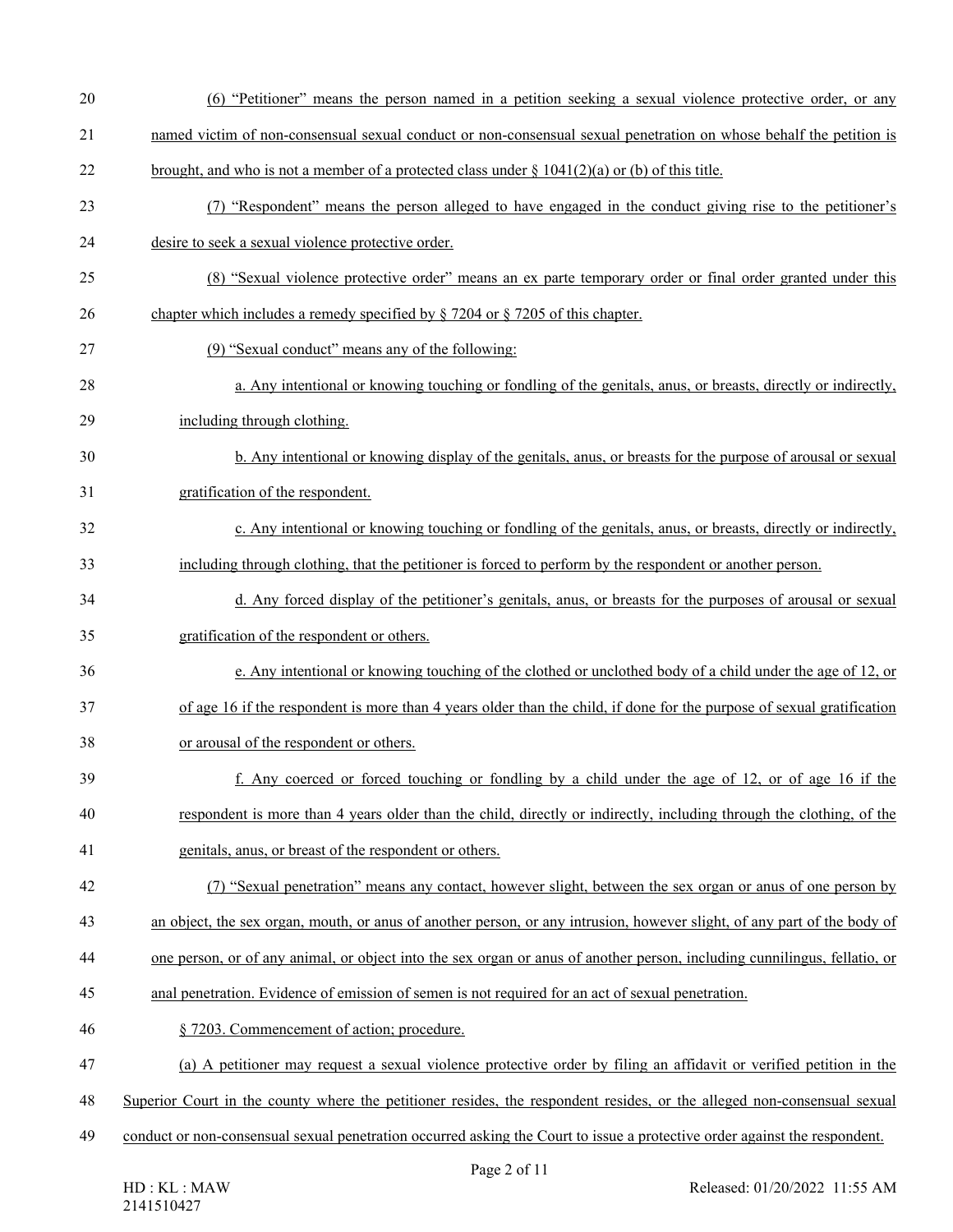| 50 | (b) A petition seeking relief under this chapter may be filed by any of the following:                                             |
|----|------------------------------------------------------------------------------------------------------------------------------------|
| 51 | (1) A person who is a victim of non-consensual sexual conduct or non-consensual sexual penetration                                 |
| 52 | including a single incident of non-consensual sexual conduct or non-consensual sexual penetration.                                 |
| 53 | (2) A person who is acting on behalf of any of the following persons who is a victim of non-consensual sexual                      |
| 54 | conduct or non-consensual penetration:                                                                                             |
| 55 | a. A minor child.                                                                                                                  |
| 56 | b. A vulnerable adult as defined by $\S$ 1105(c) of this title.                                                                    |
| 57 | c. Any adult other than a vulnerable adult who, because of age, disability, health, or inaccessibility, is                         |
| 58 | unable to file the petition.                                                                                                       |
| 59 | (c) The petitioner need not reveal a temporary place of residence, school or employment, or the address or place                   |
| 60 | where the petitioner's child or children receive child care or attend school, if it is alleged that disclosure of this information |
| 61 | would endanger the petitioner. The petitioner may request the court keep in confidence the petitioner's current address or         |
| 62 | place of residence.                                                                                                                |
| 63 | (d) The Prothonotary of the Superior Court shall make forms and instructions for initiating a proceeding under this                |
| 64 | chapter available to the public.                                                                                                   |
| 65 | (e) All forms and instructions developed for use by the parties to a proceeding under this chapter must use simple,                |
| 66 | understandable language.                                                                                                           |
| 67 | (f) A filing fee may not be charged for proceedings under this chapter.                                                            |
| 68 | $(g)$ A person under the age of 18 who is 16 years of age or older may seek relief under this chapter without being                |
| 69 | required to seek relief by a guardian ad litem.                                                                                    |
| 70 | (h) No guardian ad litem need be appointed on behalf of a respondent to a petition under this chapter who is under                 |
| 71 | the age of 18 if the respondent is 16 years of age or older.                                                                       |
| 72 | (i) The Court may, if it deems necessary, appoint a guardian ad litem or an attorney to represent a petitioner or                  |
| 73 | respondent to an action under this chapter.                                                                                        |
| 74 | (j) A petition for relief under this chapter may be filed regardless of whether or not there is a pending lawsuit,                 |
| 75 | complaint, petition, or other action between the parties or whether or not criminal charges have been brought against the          |
| 76 | respondent for the acts giving rise to the petition.                                                                               |
| 77 | (k) The petition must be filed within 1 year of the date upon which the respondent made the most recent statements                 |
| 78 | or engaged in conduct which caused the petitioner to have a reasonable fear prompting a need for relief. For purposes of           |
| 79 | computing the 1-year period, the following circumstances will toll the time period:                                                |
|    |                                                                                                                                    |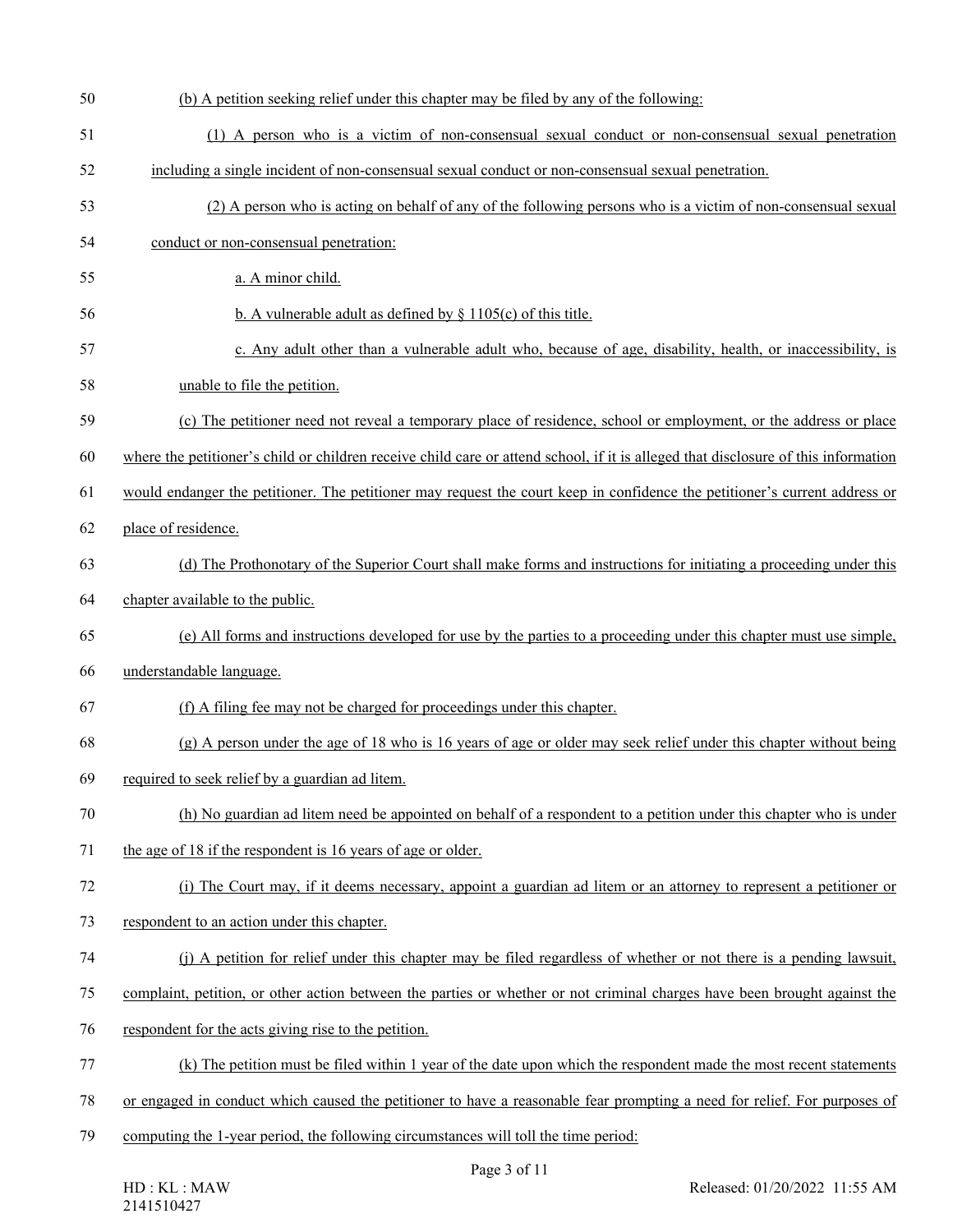- 80 (1) Any time during which the respondent is incarcerated.
- 81 (2) Any time during which the respondent is residing more than 100 miles from the petitioner's residence.
- 82 (3) Any time during which the respondent is the subject of a non-contact order relating to petitioner.
- 83 (l) Monetary damages are not recoverable as a remedy.
- 84 § 7204. Emergency proceedings.
- 85 (a) A petitioner may request an ex parte temporary sexual violence protective order by filing an affidavit or
- 86 verified petition which alleges all of the following:
- 87 (1) The occurrence, including the date, of non-consensual sexual conduct or non-consensual sexual 88 penetration perpetrated by the respondent against petitioner.
- 89 (2) Specific statements or actions made contemporaneously with or subsequent to the sexual conduct or
- 90 penetration, including the date of the occurrence, which causes the petitioner to have a reasonable fear that the
- 91 respondent will subject the petitioner to future harm. If these statements or actions occurred more than 1 year before
- 92 the petition is filed, the petitioner must allege which tolling provisions are applicable.
- 93 (3) The respondent poses an immediate and present danger of causing physical injury to petitioner.
- 94 (b) The following procedures govern an emergency proceeding:
- 95 (1) The Court must hear a request for an ex parte temporary order under this section within 72 hours of the
- 96 filing of the affidavit or verified petition.
- 97 (2) The petitioner has the burden of demonstrating by a preponderance of the evidence that:
- 98 a. The petitioner was a victim of non-consensual sexual conduct or non-consensual sexual penetration 99 perpetrated by the respondent.
- 100 b. Specific statements or actions by the respondent made contemporaneously or subsequent to engaging
- 101 in non-consensual sexual conduct or penetration causes the petitioner to have a reasonable fear that respondent
- 102 will harm petitioner in the future.
- 103 c. The respondent poses an immediate and present danger of causing physical injury to the petitioner.
- 104 (3) The respondent does not have the right to be heard or to notice that the petitioner has sought an ex parte
- 105 temporary order.
- 106 (c) The Superior Court shall issue an ex parte temporary sexual violence protective order if the Court finds by a
- 107 preponderance of the evidence all of the following:
- 108 (1) The petitioner has been the victim of non-consensual sexual conduct or non-consensual penetration
- 109 perpetrated by the respondent.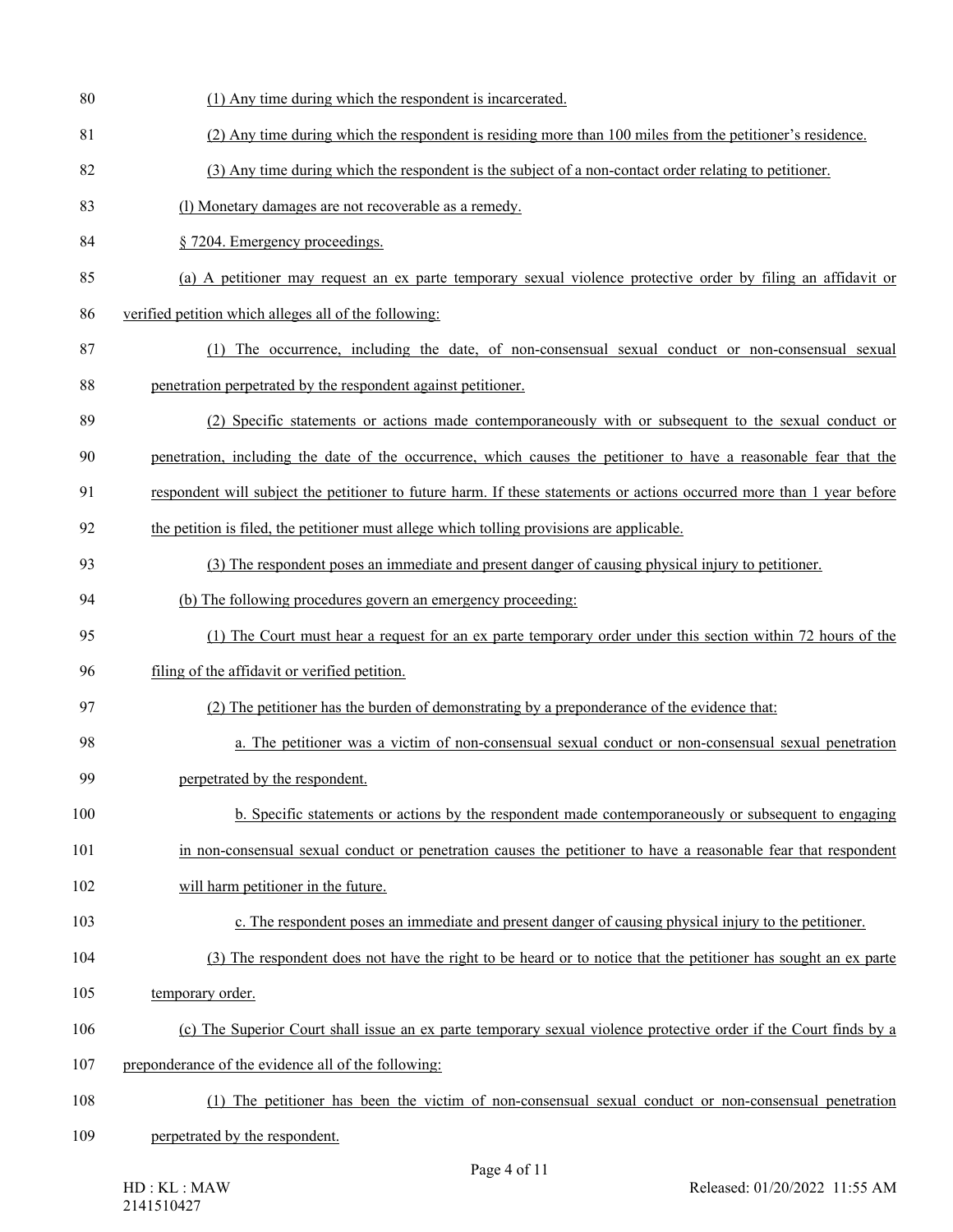| 110 | (2) Facts support petitioner's reasonable fear of future harm.                                                                   |
|-----|----------------------------------------------------------------------------------------------------------------------------------|
| 111 | (3) The respondent poses an immediate and present danger of causing physical injury to the petitioner.                           |
| 112 | (d) The ex parte temporary order shall restrain the respondent from contacting, or attempting to contact the                     |
| 113 | petitioner, including by non-physical contact, either directly, or indirectly through a third party. The Court may also do any   |
| 114 | of the following through its order:                                                                                              |
| 115 | (1) Restrain the respondent from the petitioner's residence, workplace, school, or other institution where the                   |
| 116 | petitioner may be.                                                                                                               |
| 117 | (2) Prohibit the respondent from knowingly coming within, or knowingly remaining within, a specified                             |
| 118 | distance and location.                                                                                                           |
| 119 | (3) Order the respondent to temporarily relinguish to a police officer, or a federally-licensed firearms dealer                  |
| 120 | located in Delaware, the respondent's firearms and to refrain from purchasing or receiving additional firearms for the           |
| 121 | duration of the order. Nothing in this section may be construed to impair the rights, under the Second Amendment to              |
| 122 | the United States Constitution or Article I, § 20 of the Delaware Constitution, of an individual who is not subject to the       |
| 123 | Court's order.                                                                                                                   |
| 124 | (4) Direct a law-enforcement agency having jurisdiction where the respondent resides, or the firearms or                         |
| 125 | ammunition are located, to immediately search for and seize any firearms or ammunition owned, possessed, or                      |
| 126 | controlled by the respondent.                                                                                                    |
| 127 | (5) Order the respondent to undergo a drug, alcohol, or mental health assessment approved by the Sex                             |
| 128 | Offender Management Board.                                                                                                       |
| 129 | (6) Grant any other reasonable relief necessary or appropriate for the protection of the petitioner.                             |
| 130 | (e) The Court shall direct that an ex parte temporpary order issued under this section be served immediately upon                |
| 131 | the respondent by personal service, any form of mail, or in any manner directed by the Court, including publication, if other    |
| 132 | methods of service have failed or have been deemed to be inadequate. The Court shall give a certified copy of the order to       |
| 133 | the petitioner after the hearing and before the petitioner leaves the courthouse.                                                |
| 134 | (f) If an ex parte temporary sexual violence protective order is issued, the Court must hold a full hearing in                   |
| 135 | compliance with $\S$ 7205 of this title within 15 days. The Court may extend an ex parte temporary order as needed to            |
| 136 | effectuate service of the order, or where necessary to ensure the protection of the petitioner, but the duration of the ex parte |
| 137 | temporary order may not exceed 45 days.                                                                                          |
| 138 | § 7205. Non-emergency proceedings.                                                                                               |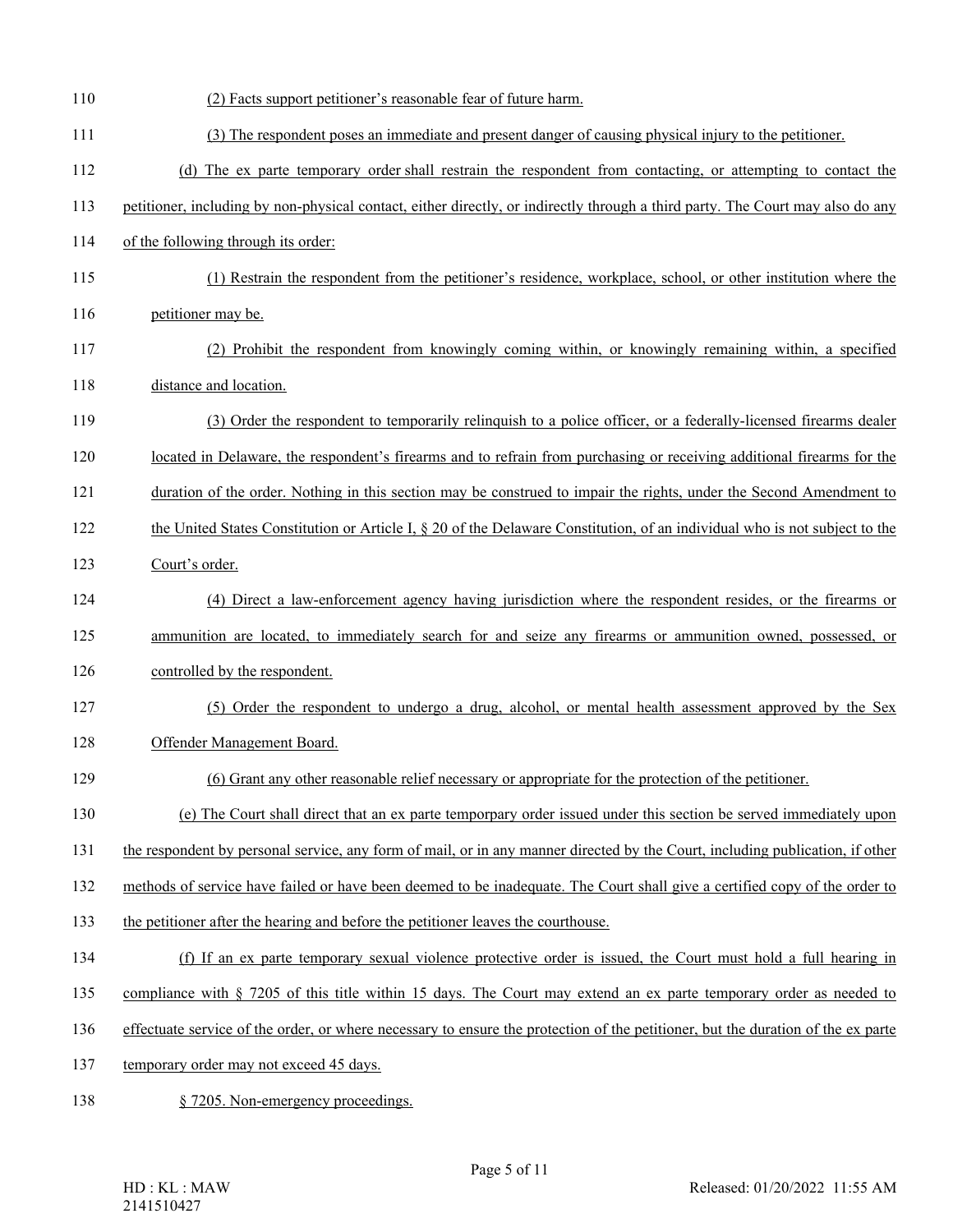- 
- 139 (a) A petitioner may request a sexual violence protective order by filing an affidavit or verified petition that
- 140 alleges:
- 141 (1) The occurrence, including the date, of non-consensual sexual conduct or non-consensual sexual 142 penetration perpetrated by the respondent against petitioner.
- 143 (2) Specific statements or actions made contemporaneously with or subsequent to the sexual conduct or
- 144 penetration, including the date of the occurrence, which causes the petitioner to have a reasonable fear that the
- 145 respondent will subject the petitioner to future harm. If these statements or actions occurred more than 1 year before
- 146 the petition is filed, the petitioner must allege which tolling provisions are applicable.
- 147 (b) The following procedures govern a non-emergency proceeding:
- 148 (1) The respondent has the right to be heard.
- 149 (2) A hearing must be held within 15 days of the filing of a verified petition or affidavit under subsection (a)
- 150 of this section, unless extended by the Court for good cause shown.
- 151 (3) The respondent has the right to notice of the hearing, to present evidence, and to cross-examine adverse
- 152 witnesses.
- 153 (4) The petitioner has the burden of proving by a preponderance of the evidence that:
- 154 a. The petitioner was the victim of non-consensual sexual conduct or non-consensual sexual penetration
- 155 perpetrated by respondent.
- 156 b. The respondent made specific statements, or engaged in specified actions contemporaneously with or 157 subsequent to the sexual conduct or penetration which causes the petitioner to have a reasonable fear that
- 158 respondent will harm petitioner in the future.
- 159 (5) If the petition is filed on behalf of a minor child or vulnerable adult, the Court may examine the person on 160 whose behalf the petition is filed outside the presence of the parties for the purpose of obtaining the child's or
- 161 vulnerable adult's testimony and ascertaining the truth of a matter asserted by a party to the proceeding. The Court may
- 162 permit counsel to be present at the examination, and to also examine the child or vulnerable adult. The Court may
- 163 permit a party who is not present for the examination to submit questions of fact for the Court to use in ascertaining the
- 164 testimony of the child or vulnerable adult. The Court shall cause a record of the examination to be made and it shall be
- 165 made a part of the record in the case.
- 166 (6) Petitioner's prior sexual activity or reputation shall be inadmissible except as evidence related to past
- 167 sexual activity with respondent if offered as evidence by the respondent that the sexual conduct in issue was
- 168 consensual, or where rules of evidence otherwise permit admissibility.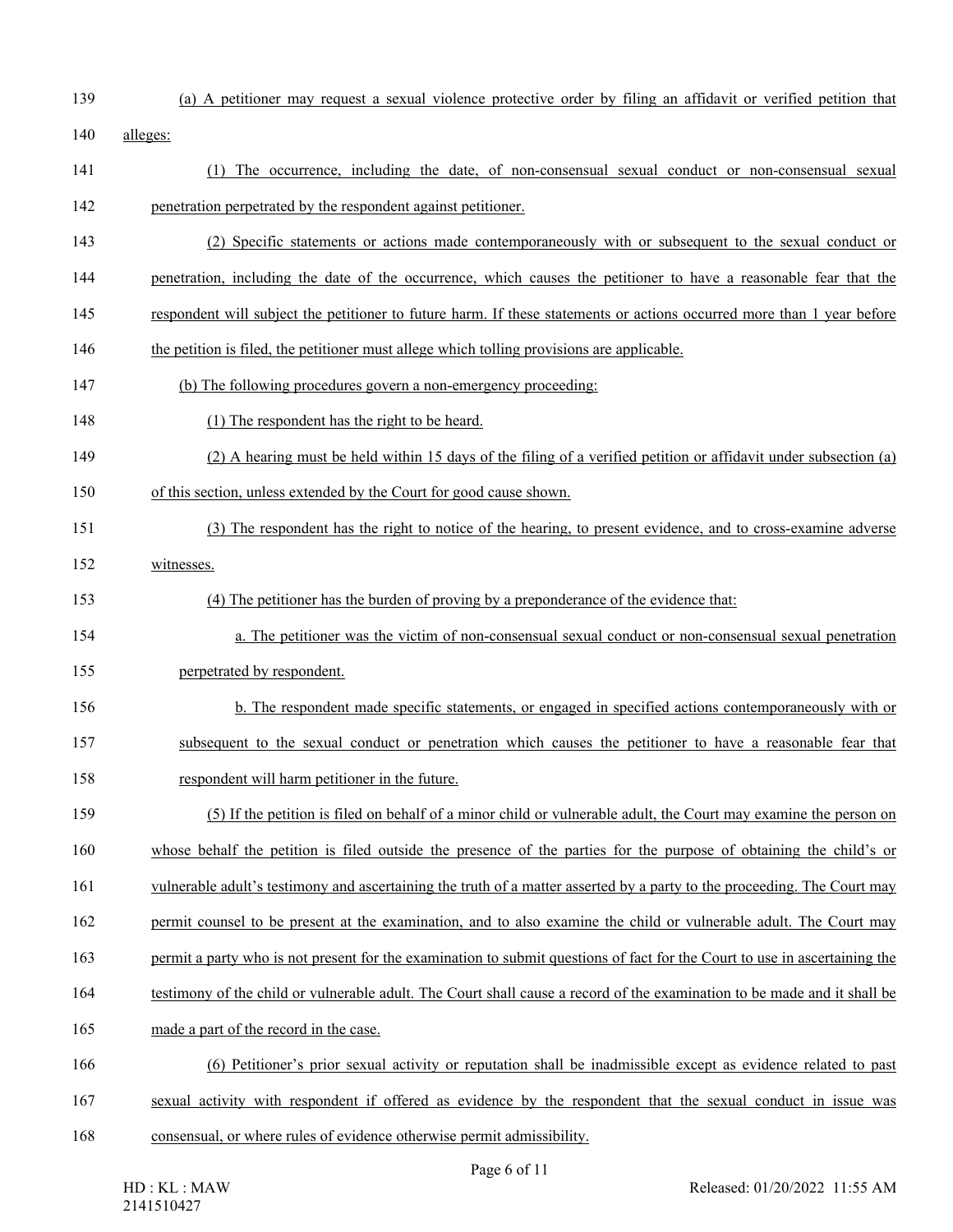| 169 | (7) The Superior Court must not consider the following evidence in determining whether to grant or deny a                      |
|-----|--------------------------------------------------------------------------------------------------------------------------------|
| 170 | petition:                                                                                                                      |
| 171 | a. The respondent was voluntarily intoxicated when any of the acts alleged occurred.                                           |
| 172 | b. The petitioner was voluntarily intoxicated.                                                                                 |
| 173 | c. The petitioner engaged in limited consensual sexual touching with the respondent.                                           |
| 174 | d. The petitioner did not report respondent's non-consensual sexual conduct or non-consensual sexual                           |
| 175 | penetration or contemporaneous or subsequent threatening conduct to law enforcement officials.                                 |
| 176 | (c) If the Court finds by a preponderance of the evidence that the petitioner has been the victim of non-consensual            |
| 177 | sexual conduct or non-consensual penetration perpetrated by the respondent, and that facts support petitioner's reasonable     |
| 178 | fear of future harm, the Court shall issue a sexual violence protective order restraining the respondent from contacting or    |
| 179 | attempting to contact the petitioner, including by non-physical contact, either directly or indirectly through a third party.  |
| 180 | The Court may also do any of the following through its order:                                                                  |
| 181 | (1) Restrain the respondent from the petitioner's residence, workplace, school, or other institution where the                 |
| 182 | petitioner may be.                                                                                                             |
| 183 | (2) Prohibit the respondent from knowingly coming within, or knowingly remaining within, a specified                           |
| 184 | distance and location.                                                                                                         |
| 185 | (3) Order the respondent to relinquish to a police officer, or a federally-licensed firearms dealer located in                 |
| 186 | Delaware, the respondent's firearms and to refrain from purchasing or receiving additional firearms for the duration of        |
| 187 | the order. Nothing in this section may be construed to impair the rights, under the Second Amendment to the United             |
| 188 | States Constitution or Article I, § 20 of the Delaware Constitution, of an individual who is not subject to the Court's        |
| 189 | order.                                                                                                                         |
| 190 | (4) Direct a law-enforcement agency having jurisdiction where the respondent resides, or the firearms or                       |
| 191 | ammunition are located, to immediately search for and seize any firearms or ammunition owned, possessed, or                    |
| 192 | controlled by the respondent.                                                                                                  |
| 193 | (5) Order the respondent to undergo a drug, alcohol, or mental health assessment approved by the Sex                           |
| 194 | Offender Management Board.                                                                                                     |
| 195 | (6) Grant any other reasonable relief necessary or appropriate for the protection of the petitioner.                           |
| 196 | (d) If the Court finds that there is not a preponderance of evidence to support the issuance of a sexual violence              |
| 197 | protective order, the Court shall not issue a sexual violence protective order, and shall vacate any ex parte temporary sexual |
| 198 | violence protective order then in effect.                                                                                      |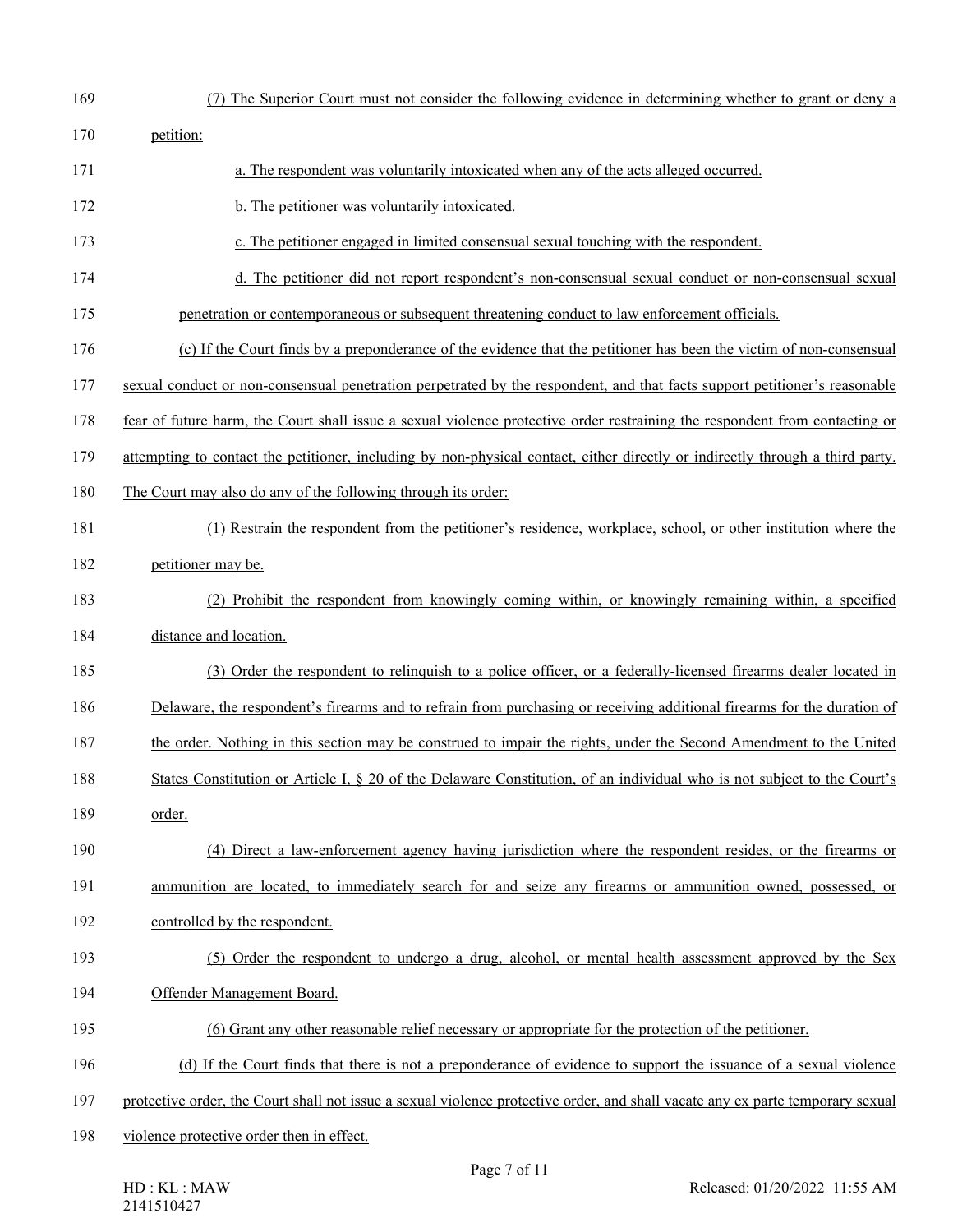- 199 (e) If the Court issues a sexual violence protective order under this section, the Court shall inform the respondent
- 200 that the respondent is entitled to 1 hearing to request a termination of the order under § 7207 of this title, and shall provide
- 201 the respondent with a form to request such a hearing.
- 202 (f) If a respondent is not present for a hearing under this section, the Court shall direct that any sexual violence
- 203 protective order issued be served immediately upon the respondent by personal service, any form of mail, or in any manner
- 204 directed by the Court, including publication if other methods of service have failed or have been deemed to have been
- 205 inadequate.
- 206 (g) The Court shall make a certified copy of the order available to the petitioner and respondent after the hearing
- 207 and before the petitioner and respondent leave the courthouse.
- 208 (h) Any party in interest aggrieved by a decision of the Court under this section may appeal the decision to the
- 209 Supreme Court.
- 210 (i) Relief granted under this section shall be for a fixed period of time not to exceed 3 years.
- 211 § 7206. Termination and renewal.
- 212 (a) A respondent subject to a sexual violence protective order issued under § 7205 of this chapter, or renewed
- 213 under subsection (b) of this section, may submit 1 written request at any time during the effective period of the order for a
- 214 hearing to terminate the order.
- 215 (1) The Court must provide notice to all parties and a hearing before the Court may terminate the order.
- 216 (2) The respondent must prove by a preponderance of the evidence that the respondent no longer poses a
- 217 danger of causing petitioner harm.
- 218 (3) If the Court finds after a hearing that the respondent has met the burden imposed by paragraph (a)(2) of
- 219 this section, the Court shall terminate the order.
- 220 (b) A petitioner may request a renewal of a sexual violence protective order at any time within 3 months before the
- 221 expiration of a sexual violence protective order issued under § 7205 of this title or this subsection.
- 222 (1) The Court must provide notice to all parties and a hearing before the Court may renew an order issued
- 223 under § 7205 of this title or this subsection.
- 224 (2) The petitioner must prove by a preponderance of the evidence that the respondent continues to pose a
- 225 danger of causing petitioner harm.
- 226 (3) If the Court finds after a hearing that the petitioner has met the burden imposed by paragraph (b)(2) of this
- 227 section, the Court shall renew the sexual violence protective order.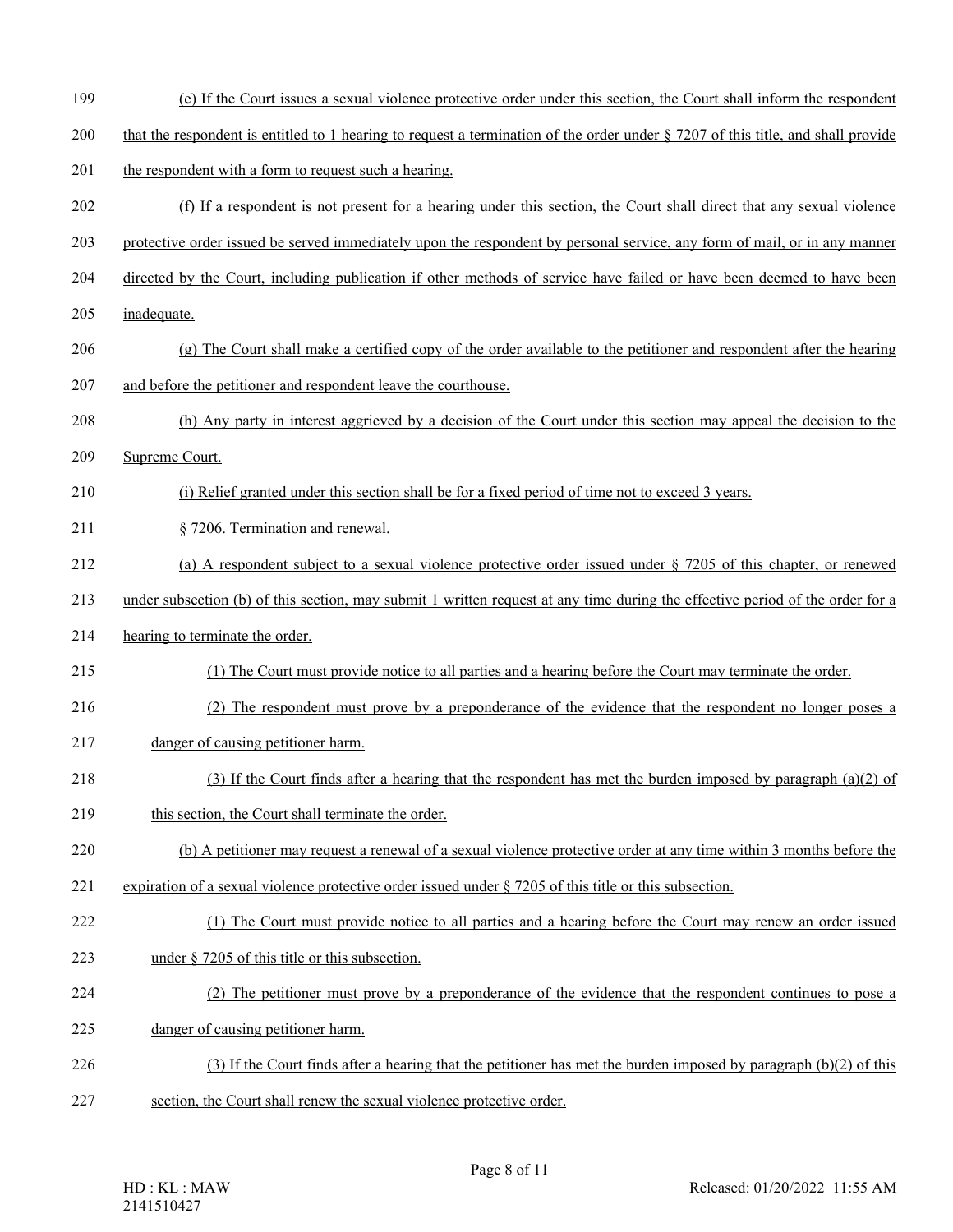- 228 (4) The Court shall set the duration of the renewed sexual violence protective order, which may be up to 3
- 229 years. The order remains in effect unless terminated under subsection (a) of this section, renewed under this subsection,
- 230 or expired and not renewed.
- 231 § 7207. Return and disposal of firearms.
- 232 If an order issued under this chapter is vacated under § 7205 of this title, terminated under § 7206 of this title, or
- 233 expired and is not renewed, the law-enforcement agency shall return to the respondent any firearms or ammunition taken
- 234 from the respondent under this chapter unless the respondent is otherwise prohibited under § 1448 of Title 11.
- 235 § 7209. Limitation on liability.
- 236 (a) Nothing in this chapter precludes a law-enforcement officer from removing firearms under other authority or
- 237 the filing of criminal charges when probable cause exists.
- 238 (b) A law-enforcement agency is immune from civil or criminal liability for any damage or deterioration of
- 239 firearms stored or transported under this chapter. This subsection does not apply if the damage or deterioration occurred as
- 240 a result of recklessness, gross negligence, or intentional misconduct by the law-enforcement agency or federally-licensed
- 241 firearms dealer.
- 242 § 7209. Sanctions.
- 243 (a) Any person who violates a sexual violence protection order may be guilty of criminal contempt under § 1271A
- 244 of Title 11.
- 245 (b) Any person who swears falsely, as defined by  $\S$  1224 of Title 11, in an affidavit or verified pleading under  $\S$
- 246 7203, § 7204, or § 7205 of this title, a written request to terminate or renew a sexual violence protective order under § 7206
- 247 of this title, or in any court hearing under § 7204§ 7205, or § 7206 may be guilty of perjury under §§ 1221, 1222, or 1223
- 248 of Title 11.
- 249 Section 2. Amend § 1271A of Title 11 of the Delaware Code by making deletions as shown by strike through and 250 insertions as shown by underline as follows:
- 251 § 1271A. Criminal contempt of a domestic violence protective order or order, lethal violence protective order;
- 252 order, or sexual violence protective order; class A misdemeanor; class F felony.
- 253 (a) (1) A person is guilty of criminal contempt of a domestic violence protective order when the person knowingly 254 violates or fails to obey any provision of a protective order issued by: the Family Court; a court of any state, territory, or
- 255 Indian nation in the United States, as long as such violation or failure to obey occurred in Delaware; or a court of Canada,
- 256 as long as such violation or failure to obey occurred in Delaware.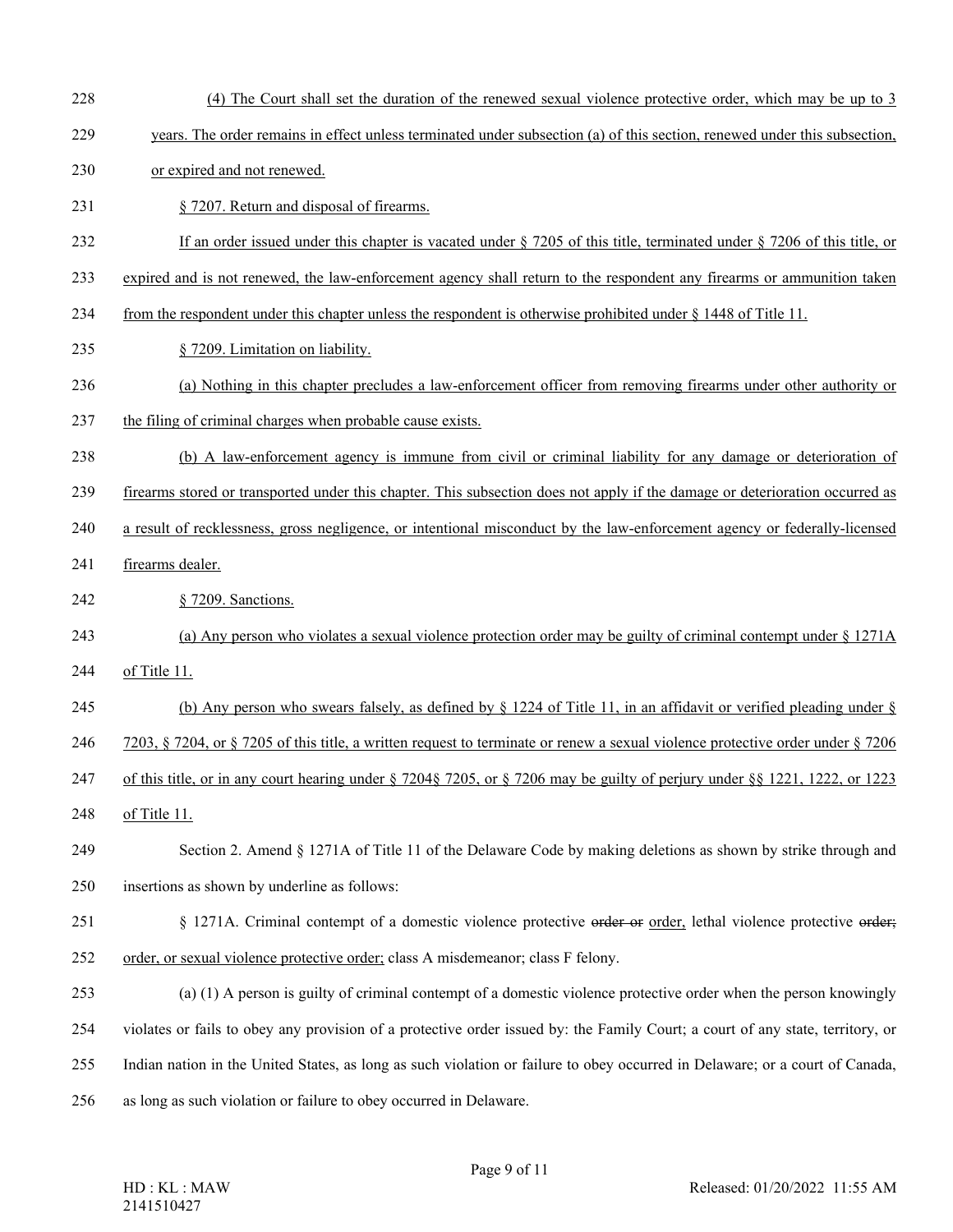- 257 (2) A person is guilty of criminal contempt of a lethal violence protective order or sexual violence protective 258 order when the person knowingly violates or fails to obey any provision of a protective order issued by the Justice of 259 the Peace Court or Superior Court, as long as such violation or failure to obey occurred in Delaware.
- 260 (b) Criminal contempt of a domestic violence protective order or order, lethal violence protective order order, or 261 sexual violence protective order is a class A misdemeanor, unless any of the elements set forth in subsection (c) of this 262 section are met, in which case the offense shall be a class F felony.
- 263 (c) A person is guilty of felony criminal contempt of a domestic violence protective order or order, a lethal
- 264 violence protective order order, or a sexual violence protective order if:
- 265 (1) Such contempt resulted in physical injury; injury.
- 266 (2) Such contempt involved the use or threatened use of a deadly weapon or firearm.
- 267 (d) A person found guilty of criminal contempt of a domestic violence protective order order, lethal violence

268 protective order order, or sexual violence protective order shall receive a minimum sentence of 15 days incarceration if:

- 269 (1) Such contempt resulted in physical injury; or injury.
- 270 (2) Such contempt involved the use or threatened use of a deadly weapon or <del>firearm; or firearm</del>.
- 271 (3) The defendant was convicted of criminal contempt of a domestic violence protective order order, lethal
- 272 violence protective order order, or sexual violence protective order under this section on 2 or more prior occasions.
- 273 occasions prior to this violation.
- 274 (e) The minimum sentence shall not be subject to suspension and no person subject to the minimum sentence shall
- 275 be eligible for probation, parole, furlough furlough, or suspended custody during said the sentence.
- 276 (f) The Superior Court has exclusive jurisdiction over offenses under paragraph (a)(2) of this section.
- 277 Section 3. This Act takes effect 6 months after its enactment.

## **SYNOPSIS**

This Act permits a person who has been the victim of non-consensual sexual conduct or non-consensual sexual penetration to apply for a sexual violence protective order if the person has a reasonable fear, based on specific conduct occurring contemporaneously or subsequent to the non-consensual sexual conduct or penetration, that the perpetrator of the sexual conduct will harm the petitioner in the future. An ex parte temporary order may be issued if a petitioner proves by a preponderance of the evidence that the respondent poses an immediate and present danger of causing physical injury to the petitioner. The protective order is a civil remedy available whether or not the respondent has been charged with a crime and whether or not the petitioner reported the respondent's conduct to law enforcement officials. The Act provides for an emergency ex parte hearing as well as a non-emergency hearing in Superior Court.

Possible remedies in addition to an order restraining the respondent from any kind of contact with the petitioner include restraining the respondent form going to, or remaining in, the places a petitioner might frequent including home, school, or work. Violation of a sexual violence protective order is punishable as criminal contempt, either as a class A misdemeanor, or Class F felony if contempt of the order results in physical injury, or involved threatened use, or use of, a deadly weapon or firearm. Petitions under the Act must be verified. If any party falsely swears in a petition or hearing under the Act, the person may be liable for a misdemeanor or felony.